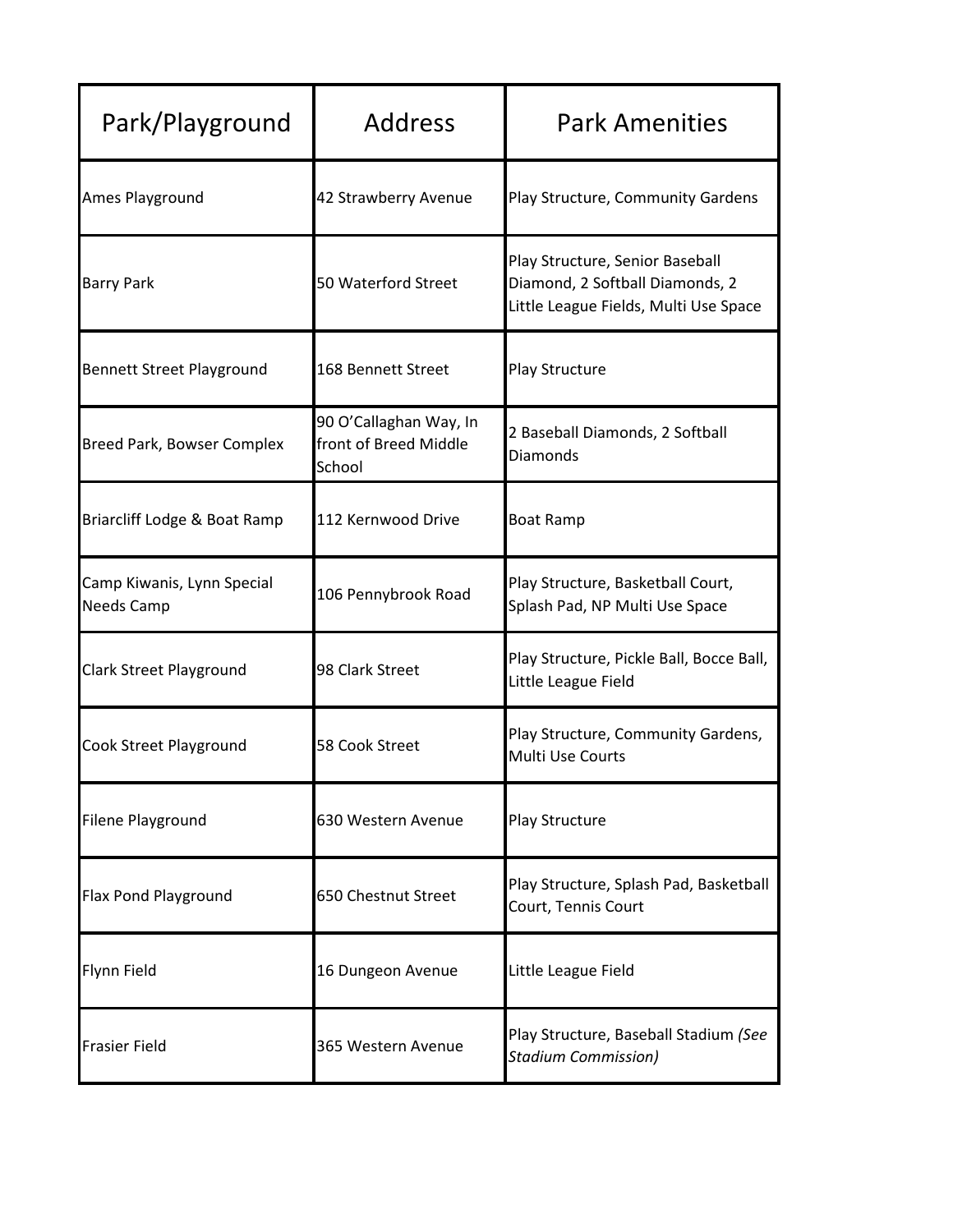| <b>Frey Playground</b>     | 285 Walnut Street                                              | Play Structure, 2 Softball Diamonds, 2<br>Senior Diamonds, Basketball Courts,<br>Tennis Courts, Multi Use Court, Multi<br>Use Space (Includes Dungeon Ave<br>Little League Field) |
|----------------------------|----------------------------------------------------------------|-----------------------------------------------------------------------------------------------------------------------------------------------------------------------------------|
| Gallagher Playground       | 50 Ontario Street                                              | Play Structure, 2 Softball Fields, 2<br>Little League fields, Senior Baseball<br>Diamond, Basketball Courts, Multi<br>Use Court, Multi Use Space                                  |
| G.E. Field                 | 663 Summer Street                                              | Tennis Courts, Baseball Diamond,<br>Softball Diamond, Horse Shoe Pit,<br>Multi Use Space                                                                                          |
| Goldfish Pond              | 40 Lafayette Park                                              | Pond, NP Space                                                                                                                                                                    |
| Gowdy Park                 | 42 Tuscan Road                                                 | Play Structure, 2 Little League<br>Diamonds, Tennis Courts, Basketball<br>Court, Multi Use Court                                                                                  |
| <b>Harbor Landing</b>      | Blossom St (off Lynnway)                                       | <b>NP Space</b>                                                                                                                                                                   |
| Henry Avenue Playground    | 198 Henry Avenue                                               | Play Structure, Basketball Court                                                                                                                                                  |
| High Rock Park             | 30 Circuit Avenue                                              | Play Structure, Multi Use Court, NP<br>Space, High Rock Tower                                                                                                                     |
| <b>Hood Park</b>           | 186 Holyoke Street,<br><b>Across from Lynn Classical</b>       | Play Structure, Basketball Court, Multi<br>Use Space                                                                                                                              |
| Keaney Park, Memorial Park | 83 Memorial Park Avenue,<br>Behind Lynn English High<br>School | Play Structure, 2 Senior Diamonds, 3<br>Softball Diamonds, Little League Field,<br>Basketball Courts, Tennis Courts,<br>Multi Llea Snaca                                          |
| Kiley Playground           | 66 Sanderson Avenue                                            | Play Structure, Basketball Courts,<br>Tennis Court, 2 Little League Fields,<br>Splash Pad                                                                                         |
| Lynn Commons               | North & South Common<br><b>Street</b>                          | Gazebo, Multi Use Space                                                                                                                                                           |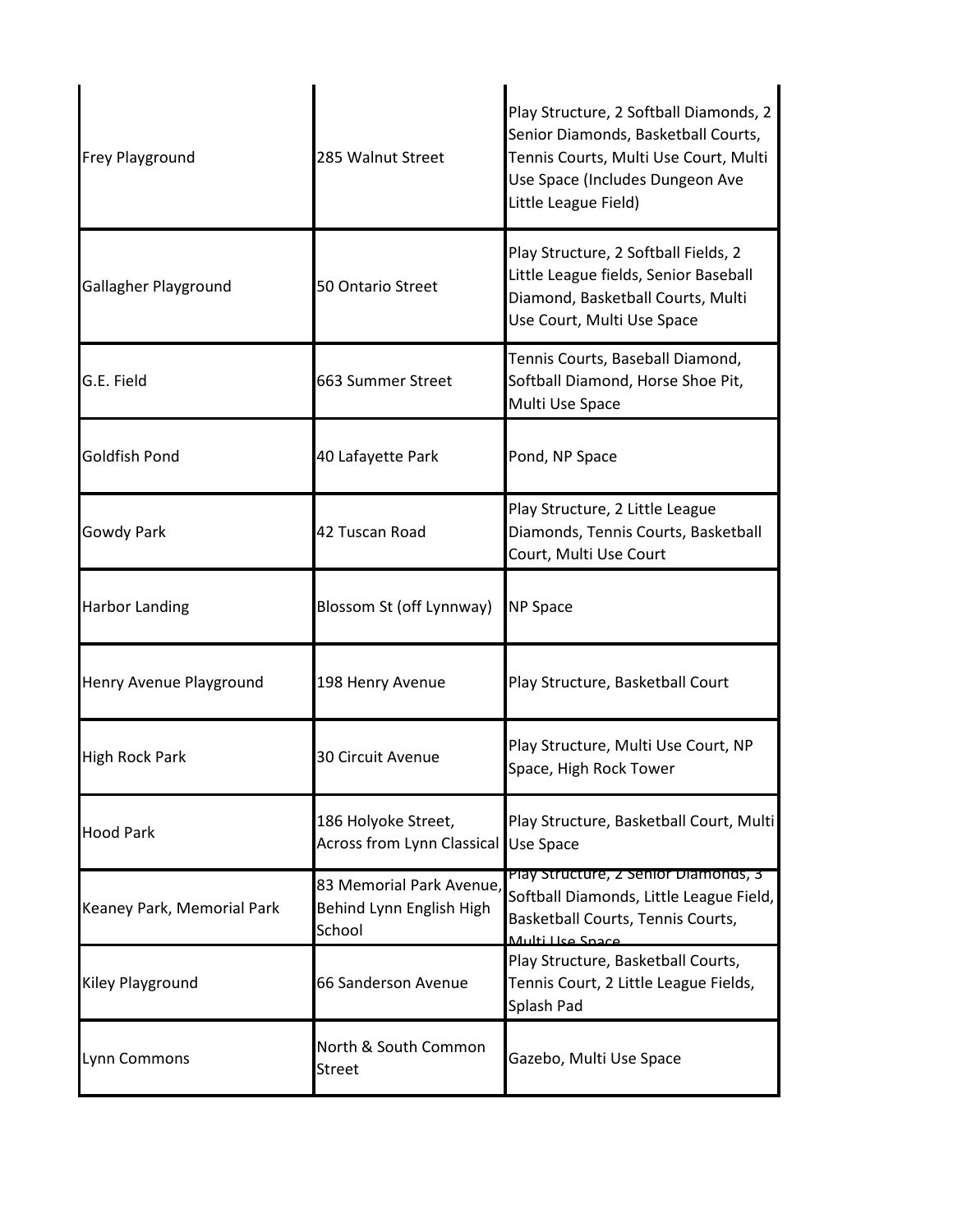| Lynn Woods Pennybrook<br>Entrance                | 106 Pennybrook Road                                             | Basketball Court, Multi Use Space,<br>Rose Garden                                               |
|--------------------------------------------------|-----------------------------------------------------------------|-------------------------------------------------------------------------------------------------|
| Lynn Woods Great Woods<br>Entrance               | 100 Great Woods Road                                            | Basketball Court, Little League<br>Softball Field, Play Structure                               |
| Magnolia Ave Playground                          | 58 Magnolia Avenue,<br><b>Behind Pickering Middle</b><br>School | Play Structure, Baseball Diamond,<br>Basketball Court, Tennis Courts, Multi<br>Use Space        |
| <b>Manning Field</b>                             | 76 Locust Street                                                | Turf Multi Use Space (See Stadium<br>Commission)                                                |
| Marian Gardens Playground                        | 18 Anderson Lane                                                | Play Structure, Basketball Court                                                                |
| <b>Marshview Park</b>                            | 826 Boston Street                                               | Gazebo, NP Space                                                                                |
| Neptune Blvd Park, McManus<br>Park               | 137 Commercial Street,<br>Behind Lynn Tech High<br>School       | Play Structure, Skate Park, Splash Pad,<br>Softball Diamond, Senior Diamond,<br>Multi Use Space |
| Northern Avenue Playground                       | 41 Northern Avenue                                              | Play Structure, Multi Use Court                                                                 |
| Northern Strand Community<br>Trail (Linear Park) | <b>Boston Street to Bennett</b><br><b>Street</b>                | NP Space, walking/bike path, Play<br><b>Structure, Community Gardens</b>                        |
| <b>Reinfuss Field</b>                            | 290 Broadway                                                    | Little League Field                                                                             |
| <b>River Street Place Waterfront</b>             | 15 River Street Place                                           | <b>Under Construction, NP Space</b>                                                             |
| Sagamore Street Playground                       | 100 Sagamore Street                                             | <b>NP Space</b>                                                                                 |
| Sheridan Street Playground                       | 23 Sheridan Street                                              | <b>NP Space</b>                                                                                 |
| Smith Street Playground                          | 98 Smith Street                                                 | Play structure, Basketball Court                                                                |